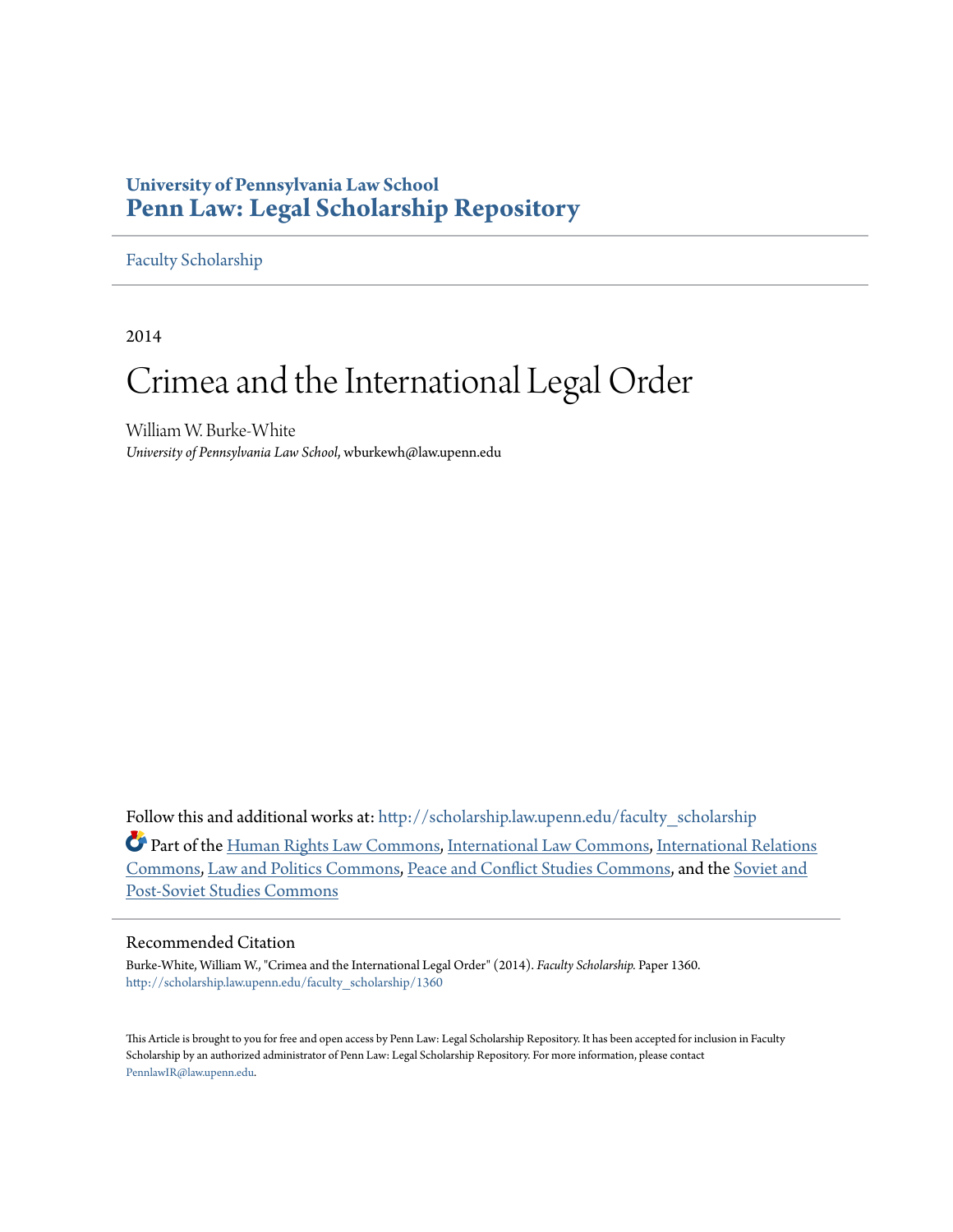# **Crimea and the International Legal Order**

#### William W. Burke-White

 Crimea is Russia's. The March 2014 referendum and Russia's subsequent annexation of Crimea are now events of history, even while the territorial borders and political future of the rest of Ukraine remain contested. Yet, as international attention has moved from Sevastopol to Kiev and more recent crises elsewhere, a key balance between two of the most fundamental principles of the post-Second World War international legal and political order remains at stake.

 In Crimea, Russia has cleverly embraced international law and, in so doing, exploited the tension between a fundamental principle that prohibits the acquisition of territory through the use of force and an equally fundamental right of self-determination to take Crimea as its own. Russian President Vladimir Putin has advanced a quite different balance between these principles than that which prevailed for most of the past 70 years. Russia's reinterpretation of these two principles could well destabilise the tenuous balance between the protection of individual rights and the preservation of states' territorial integrity that undergirds the post-Second World War order. This interpretation sets potentially dangerous precedents for troubled regions, from Iraq to Syria, destabilising the international legal system at the very moment that it is adapting to a multipolar world.

 In claiming the legality of its actions, but twisting the law in subtle (and not so subtle) ways, Russia is taking a card straight from America's playbook. For most of the past 70 years, and certainly since the early 1990s, 26 the United States has been able to lead the international legal system, often in cooperation with Europe. It defined the rules, the exceptions to those 28 rules and often the enforcement of those rules.<sup>1</sup> The present redistribution of power in the international political system has brought an end to that 30 transatlantic moment in international law.<sup>2</sup> In place of the era of US legal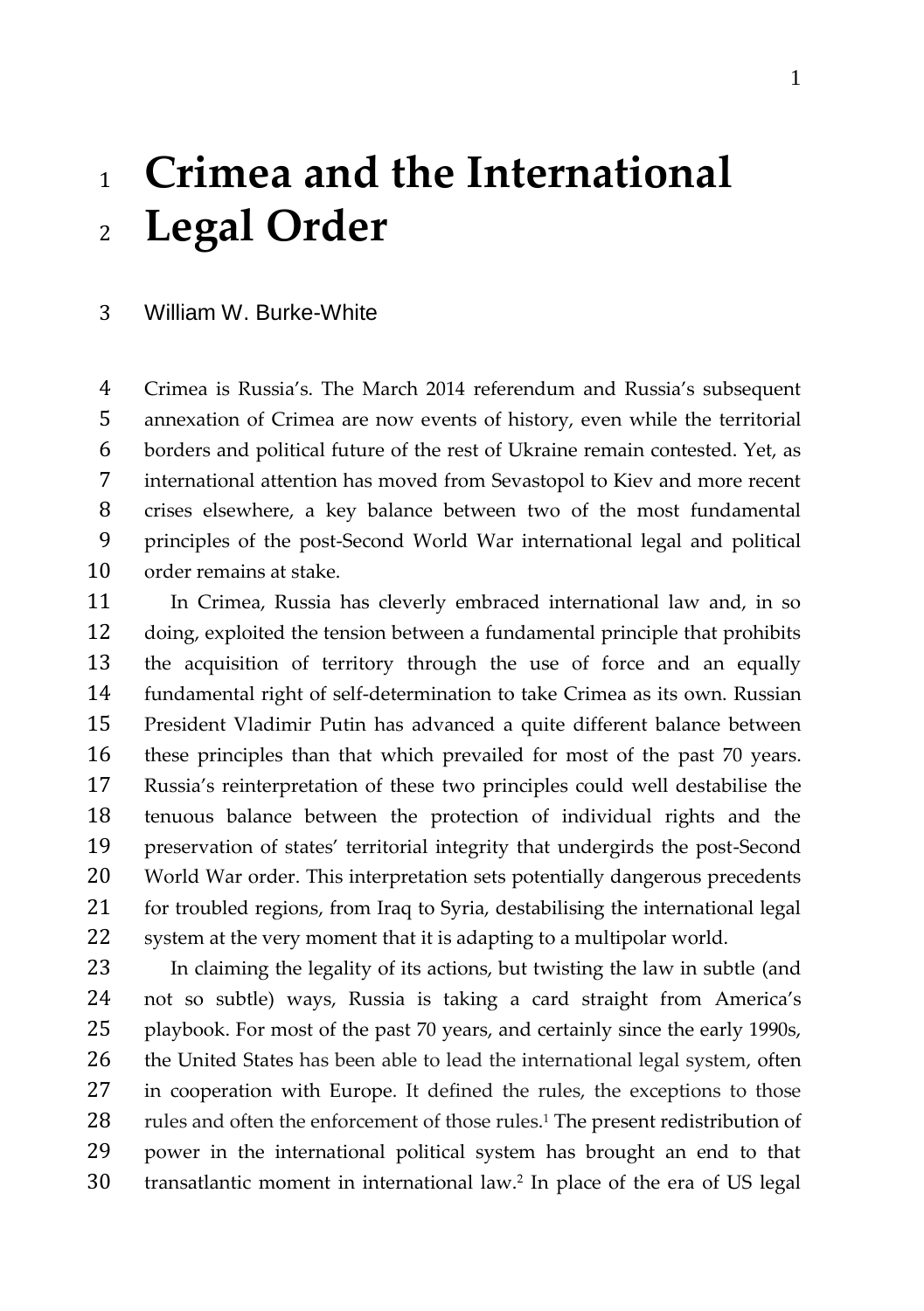hegemony and leadership, a multi-hub structure is emerging in which a growing number of states can and do play issue-specific leadership roles in 3 a far more flexible and fluid legal system.<sup>3</sup> These states include, but are not limited to, Brazil, Russia, India and China. In Crimea, Russia is, perhaps for the first time since the fall of the Soviet Union, asserting itself as a renewed hub for a particular interpretation of international law, one that in many ways challenges the balance at the heart of the post-Second World-War order and the ability of the US to lead that order.

 Washington built the post-war order on an inherent tension, evident in the Charter of the United Nations itself, between the preservation of states' territorial integrity and the protection of individual rights, including, in extraordinary circumstances, through the ultimate independence of 13 oppressed populations in acts of self-determination.<sup>4</sup> This tension was understood and debated in the drafting of the charter in 1945, and in the UN 15 General Assembly's efforts to clarify the right of self-determination in 1970.<sup>5</sup> Similar questions arose during the late 1990s as Timor-Leste and Kosovo sought independence in the wake of violence and oppression, and during the early years of this decade as South Sudan followed a similar course. Yet, while in 1999 the US was able to control the interpretation and enforcement of international law to secure Kosovo's independence without legal consequence, Washington finds itself in 2014 unable to fully counteract Moscow's legal argument that its support for, and ultimate annexation of, Crimea is equally grounded in international law.

 Russia's ability to exploit the legal ambiguities shared by Crimea and Kosovo arises in large part because of the inherent tension between two oft- conflicting principles that have been at the heart of the international legal and political systems since 1945. The first of these principles is that countries cannot use force against one another and, particularly, cannot secure territorial gains through the use of force. The principle is embodied in Article 2(4) of the UN Charter: 'all Members shall refrain in their international relations from the threat or use of force against the territorial 32 integrity or political independence of any state.<sup>'6</sup> It was reaffirmed in 1970, when the UN General Assembly proclaimed that 'no territorial acquisition 34 resulting from the threat or use of force shall be recognized as legal'.<sup>7</sup> This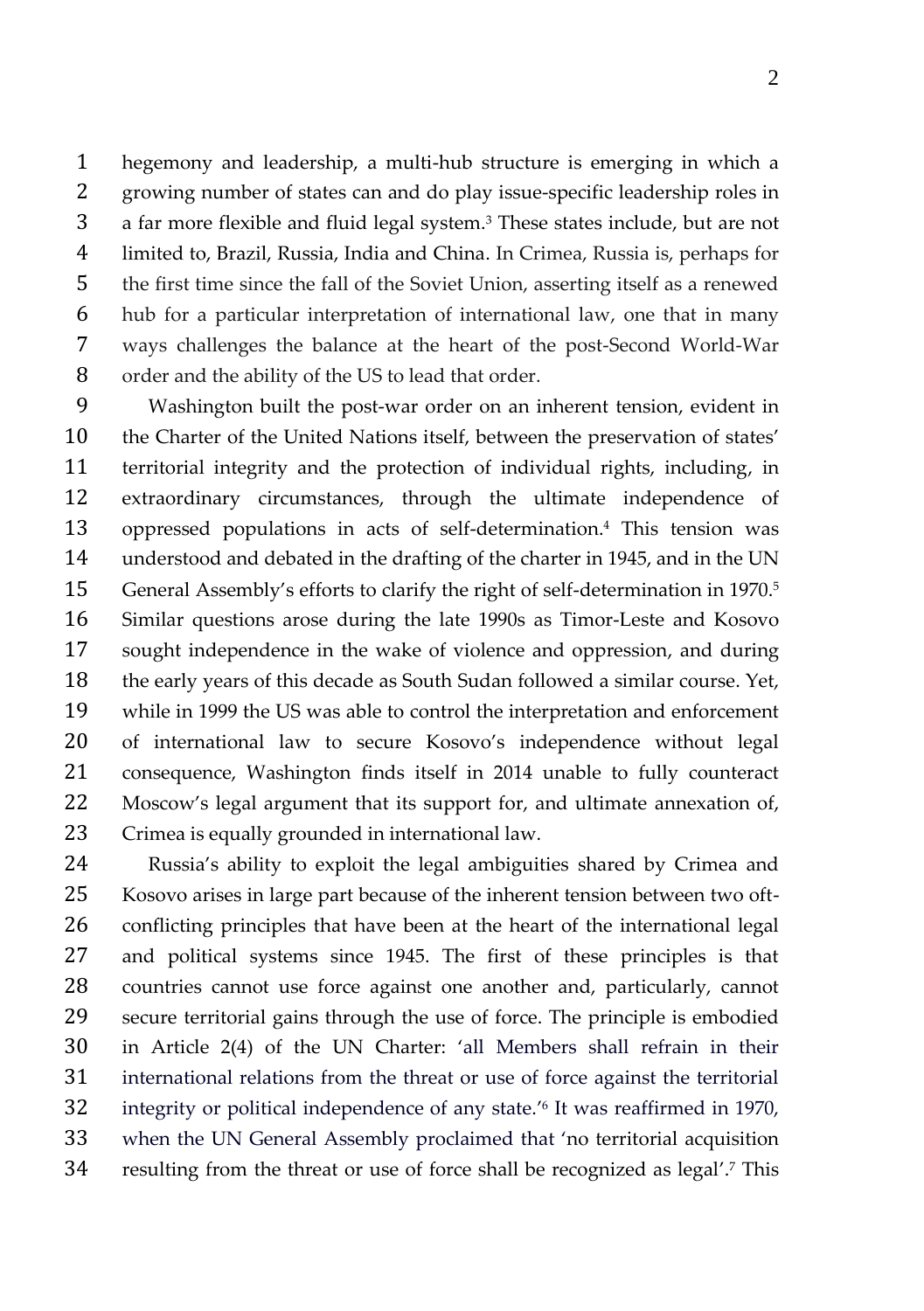principle united the broad coalition that repelled Iraqi President Saddam Hussein from Kuwait in 1991.

 The second principle is that of self-determination. It provides that a post- colonial or severely oppressed population has the right to freely determine its future government and status in the international community. In extraordinary circumstances, such as systematic crimes against humanity or genocide, the principle entitles the population to secure political and legal independence, even where doing so undermines the territorial integrity of another state. This principle, too, finds its roots in the UN Charter, which sets as an objective of the international system 'respect for the principle of 11 equal rights and self-determination of peoples.<sup>'8</sup> Often honoured in the breach, this is the principle that led to the independence of Timor-Leste in 2002, Kosovo in 2008 and South Sudan in 2011.

 The relationship between these principles is critically at stake in Crimea. Is the Russian-speaking population there entitled to its own state, due to a systematic oppression by the Kiev government? Is Russia entitled to assist its co-nationals in achieving independence? Or is Ukraine as a sovereign, independent state entitled to the inviolability of its borders? More generally, under what circumstances may a population claim a right of international independence and to what degree are third states entitled to assist, even where doing so may violate another state's territorial integrity?

 In the Crimea crisis, Putin articulated a masterfully crafted, albeit revisionist, legal argument that exploited the tension between self- determination and territorial integrity. Through that argument, Russia may well seek not only to justify its actions in Crimea, but also to reassert its role as a leader in a multi-hub international legal order.

 Putin's legal argument was framed in his 18 March speech to the Russian Duma, two days after the referendum in Crimea. Understood in context, he claims a broad right of intervention in protecting Russian-speakers in Crimea (some of whom have long had or recently been given Russian citizenship) and a very low standard for the degree of oppression necessary to trigger the right of self-determination and subsequent independence. In so doing, Putin shifts the balance between territorial integrity and self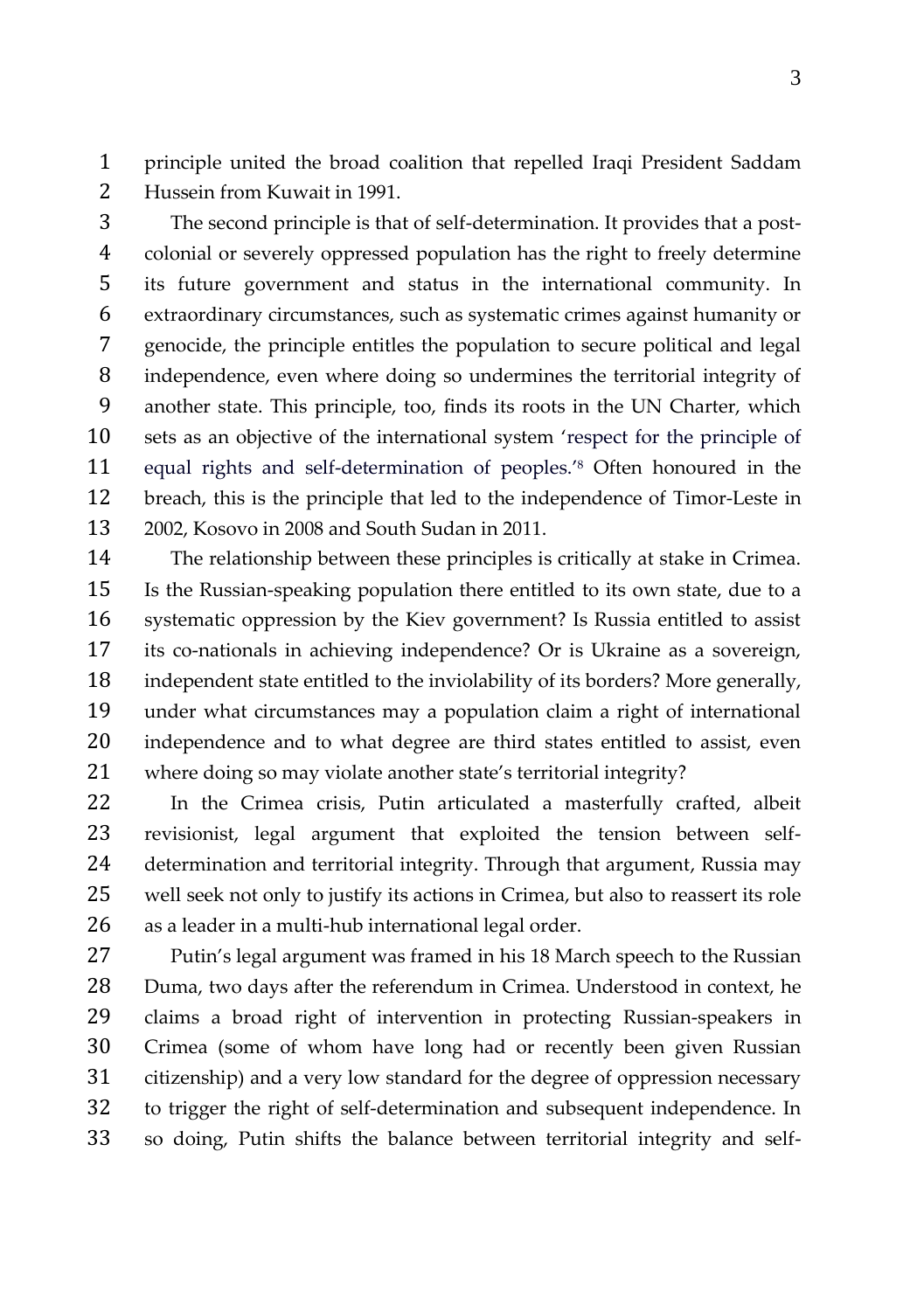determination far in the direction of the latter, rendering international borders more permeable and the international system itself far less secure.

 With respect to the first principle, the prohibition on the use of force to acquire territory, Putin adopted strategic denial: 'Russia's Armed Forces never entered Crimea; they were there already in line with an international 6 agreement.<sup>'9</sup> Significantly, he denied that the actions of the unidentified forces in Crimea, so evident in the pictures broadcast around the world, were those of the Russian Federation. He could do so because of a relatively forgiving, and likely outdated, legal standard for the attribution of actions by non-state actors to a government that supports them. Back in 1984, when the US had provided assistance to the Contra rebels in Nicaragua, the International Court of Justice (ICJ) found that 'for this conduct to give rise to the legal responsibility of the United States, it would in principle have to be proved that that State had effective control of the military or paramilitary 15 operations'.<sup>10</sup> In that case, the ICJ concluded that 'the United States' participation, even if preponderant or decisive, in the financing, organizing, training, supplying, and equipping of the *contras* … and the planning of the 18 whole of its operation' was insufficient to attribute the acts to the US.<sup>11</sup>

 Putin cleverly exploited this lax standard for attribution, recognising that it would be extremely difficult, if not impossible, to prove that these unidentified militias were under his effective control, and that, even if they were funded and directed by Russia, Moscow would still not be legally responsible for their actions. As a result, he could pressure the Ukrainian government and seize control of key infrastructure in Crimea without incurring international legal responsibility, so long as Russia preserved some plausible deniability as to the effective control of the forces on the ground.

 More subtly, however, Putin's approach claims an affirmative right of military intervention to protect Russian nationals abroad. In his 18 March remarks, he asserted Russia's interest in Ukraine, making a less-than-subtle threat:

 Millions of Russians and Russian-speaking people live in Ukraine and will continue to do so. Russia will always defend their interests using political, diplomatic and legal means. But it should be above all in Ukraine's own interest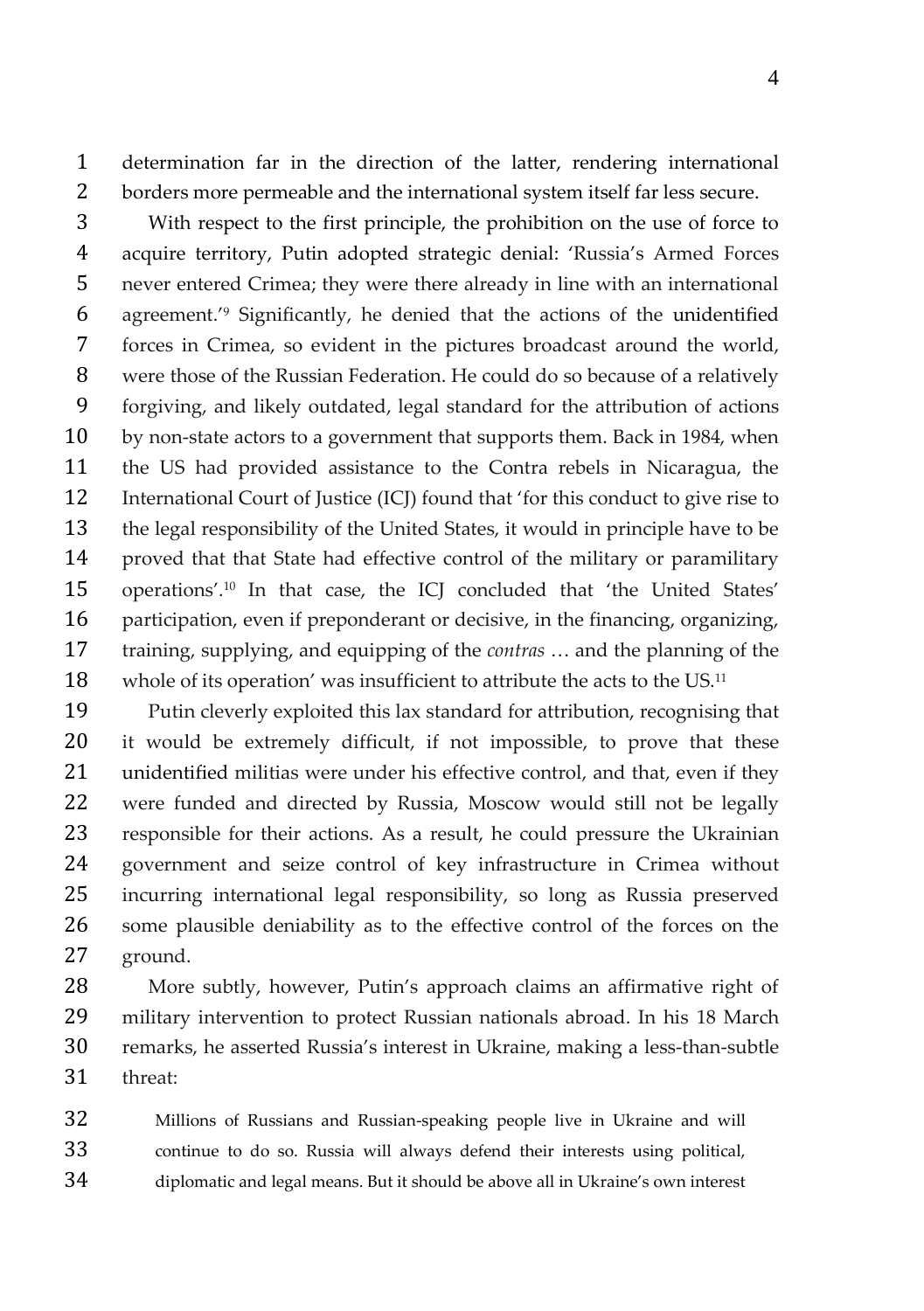to ensure that these people's rights and interests are fully protected. This is the 2 guarantee of Ukraine's state stability and territorial integrity.<sup>12</sup>

 That threat of military intervention, should Ukraine fail to protect Russian nationals in its territory, is all the more telling in light of Moscow's other legal positions. Russia justified its 2008 armed incursion into Georgia partly as a legitimate act of self-defence intended to protect Russian 7 nationals.<sup>13</sup> The use of military force for the protection of nationals abroad, 8 while rooted in the historical origins of the use of force, is contested.<sup>14</sup> Yet Moscow's ambassador to the UN described the Georgian attacks on Russian nationals as an 'illegal use of military force against the Russian Federation' that triggered Russia's inherent right of self-defence due to the presence of 12 'citizens of the Russian Federation' in South Ossetia.<sup>15</sup> Russian legislation and judicial interpretations confirm Moscow's view that the right of self-14 defence includes the protection of its nationals abroad.<sup>16</sup> Russia has sought to reinterpret these provisions, challenging existing interpretations in an effort to establish an alternative framework for the use of force in its sphere of influence.<sup>17</sup>

 Ultimately, Putin advances an international legal precedent that would significantly expand the possibility for intervention by unknown forces – the 'little green men' who appeared in Crimea in February and March – by making it harder to link their actions to a home state, and that would justify overt intervention by a state's military when its nationals, broadly defined, were under any threat.

 Secondly, Putin's 18 March speech advocates a broad, rapid and easy-to- trigger right of self-determination. He covers Russia's actions with the mantle of international law and, simultaneously, tips the balance between territorial integrity and self-determination far in the direction of the latter. In defence of Crimea's declaration of independence, Putin referenced both a decision of the International Court of Justice and a UN Security Council Resolution providing that 'general international law contains no prohibition 31 on declarations of independence'.<sup>18</sup> He invoked the legal principle of self- determination repeatedly, noting that the 'Supreme Council of Crimea referred to the United Nations Charter, which speaks of the right of nations to self-determination'. And he noted the US position during the Kosovo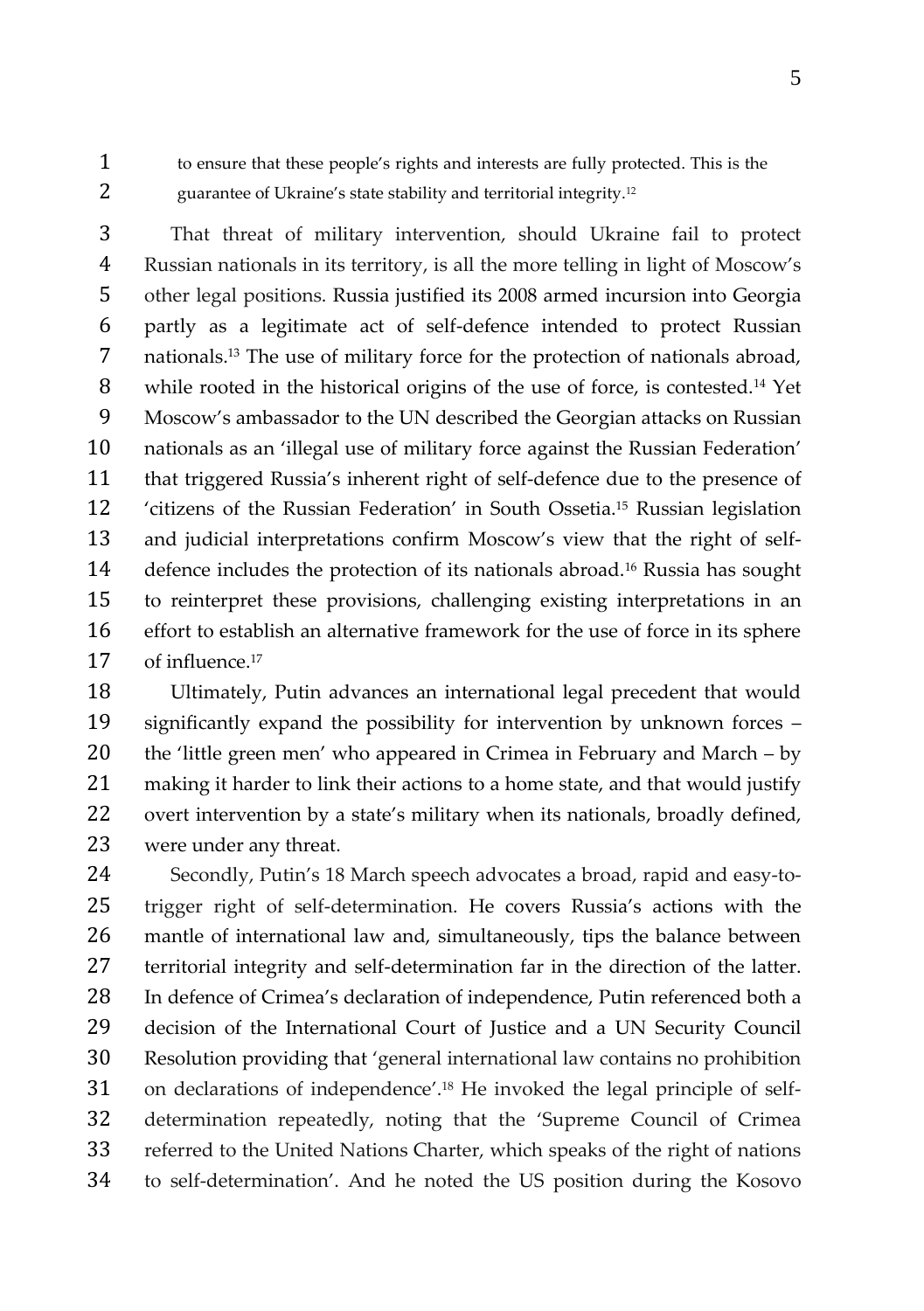conflict that 'declarations of independence may, and often do, violate domestic legislation. However, this does not make them violations of 3 international law.

 In advancing the argument for Crimea's right of self-determination, Putin ticked all the relevant legal boxes: those seeking self-determination constitute a distinct people who have been subject to systematic oppression, and who have chosen their future status legitimately, through a democratic 8 process.<sup>20</sup> He argued that the residents of Crimea constitute a separate and distinct people: 'the total population of the Crimean Peninsula today is 2.2 million people, of whom almost 1.5 million are Russians, 350,000 are Ukrainians who predominantly consider Russian their native language, and about 290,000-300,000 are Crimean Tatars, who … also lean towards 13 Russia.<sup>'21</sup> Furthermore, he claimed that these ethnic Russians, who included some Russian citizens, had been subjected to the kind of systematic oppression that triggers the right of self-determination under international law, calling the members of the Ukrainian government 'nationalists, neo- Nazis, Russophobes and anti-Semites' who had introduced 'a draft law to revise the language policy, which was a direct infringement on the rights of ethnic minorities' and were the 'ideological heirs of [Stepan] Bandera, 20 Hitler's accomplice during World War II.<sup>'22</sup> Finally, Putin completed the legal triumvirate to argue that the Russian peoples of Crimea had freely and fairly chosen to join with Russia: 'the referendum was fair and transparent, and the people of Crimea clearly and convincingly expressed their will and 24 stated that they want to be with Russia.

 In ticking-off the international legal boxes of self-determination, Putin simultaneously sought to expand those boxes. Under the international legal rules that have been in place since 1945, the right of self-determination is extremely narrow. It is only triggered by either emergence from a period of colonial rule or, in the words of the Supreme Court of Canada, 'alien 30 subjugation, domination, or exploitation'.<sup>24</sup> At the very least, in determining that the people of Quebec had not been subject to such oppression, the Canadian court observed that there would have to be a showing of a 33 / massive violation ... of fundamental rights.<sup>'25</sup>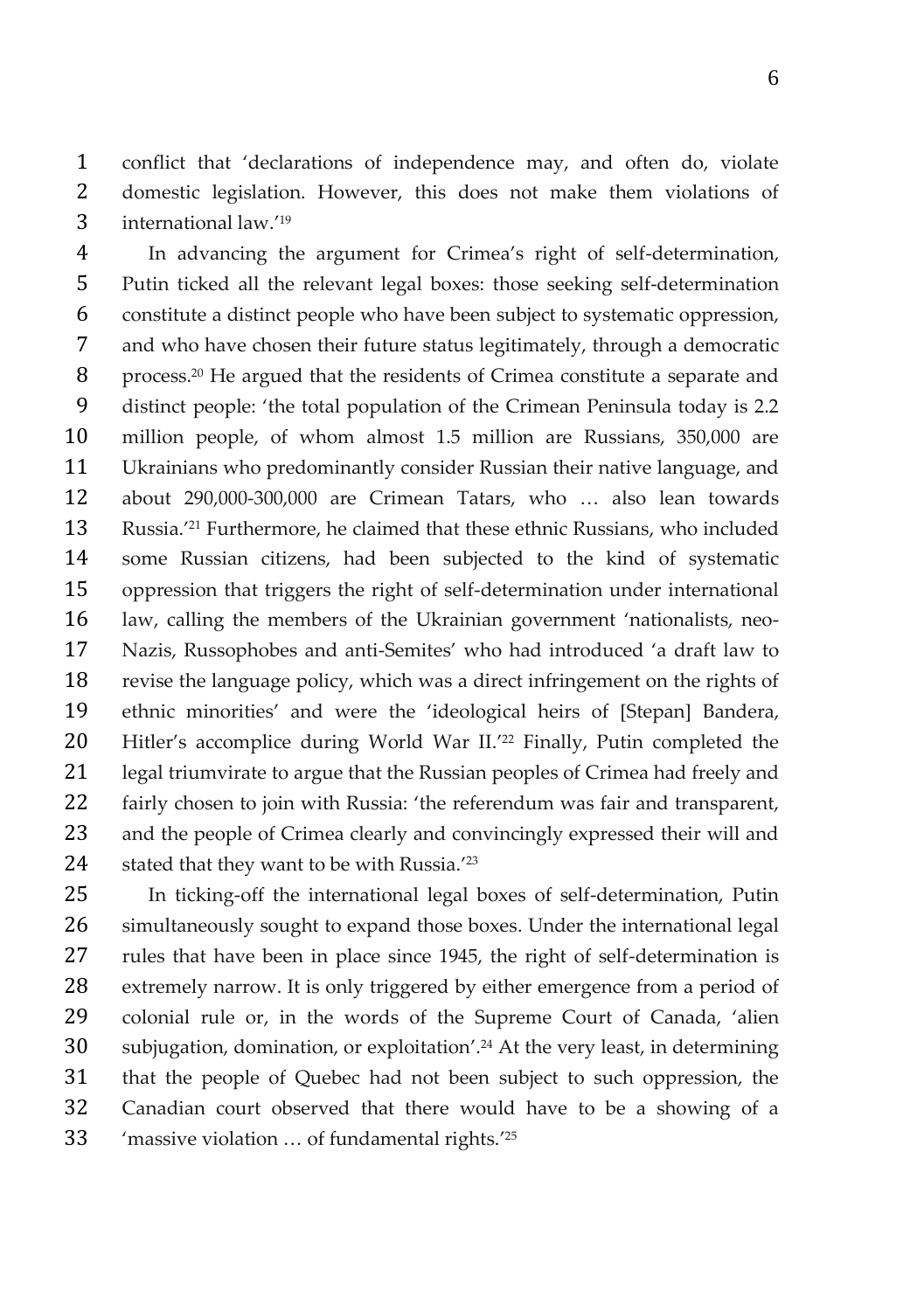In suggesting that 'a draft law to revise the language policy' in Ukraine (an admittedly unfortunate law, but one that was never adopted or enforced) constitutes the kind of 'massive violation of human rights' necessary to trigger the right of self-determination or even the Responsibility to Protect, Putin's legal argument transforms self- determination from an unusual and extraordinary remedy for severely oppressed peoples to a potentially regular occurrence that could be applicable to almost any minority around the world. The right of self- determination in international law has been so limited precisely because of the destabilising effects it can have when generalised. That is why self- determination is, according to the UN General Assembly, to be balanced with the prohibition on 'any action which would dismember or impair, totally or in part, the territorial integrity or political unity of sovereign and independent States conducting themselves in compliance with the principle 15 of equal rights and self-determination of peoples'.<sup>26</sup> Imagine, without that check, the potentially competing claims for self-determination in Syria, Iraq and Turkey alone.

 So, too, under traditional international law, is the right of self- determination subject to the requirement of a free, fair and democratic choice as to the political future of the self-determining territory. When a population exercises this right through a referendum, the process must be well organised, free of corruption and preceded by a period of thoughtful deliberation. That is why, for example, the independence vote in Timor- Leste occurred after one year of administration by the UN, and Kosovo's formal independence only came many years after the original conflict. During the intervening period, the people of the self-determining territory can and must frame, consider and debate their future, which could include greater self-government within an existing federation, statehood or joining some other, contiguous state.

 Putin affirms that 'the [Crimea] referendum was fair and transparent, and the people of Crimea clearly and convincingly expressed their will and 32 stated that they want to be with Russia.<sup>'27</sup> Yet, in reality, there was little debate as to what was to be decided in the referendum, even had the mere days before the vote allowed the people of Crimea enough time to digest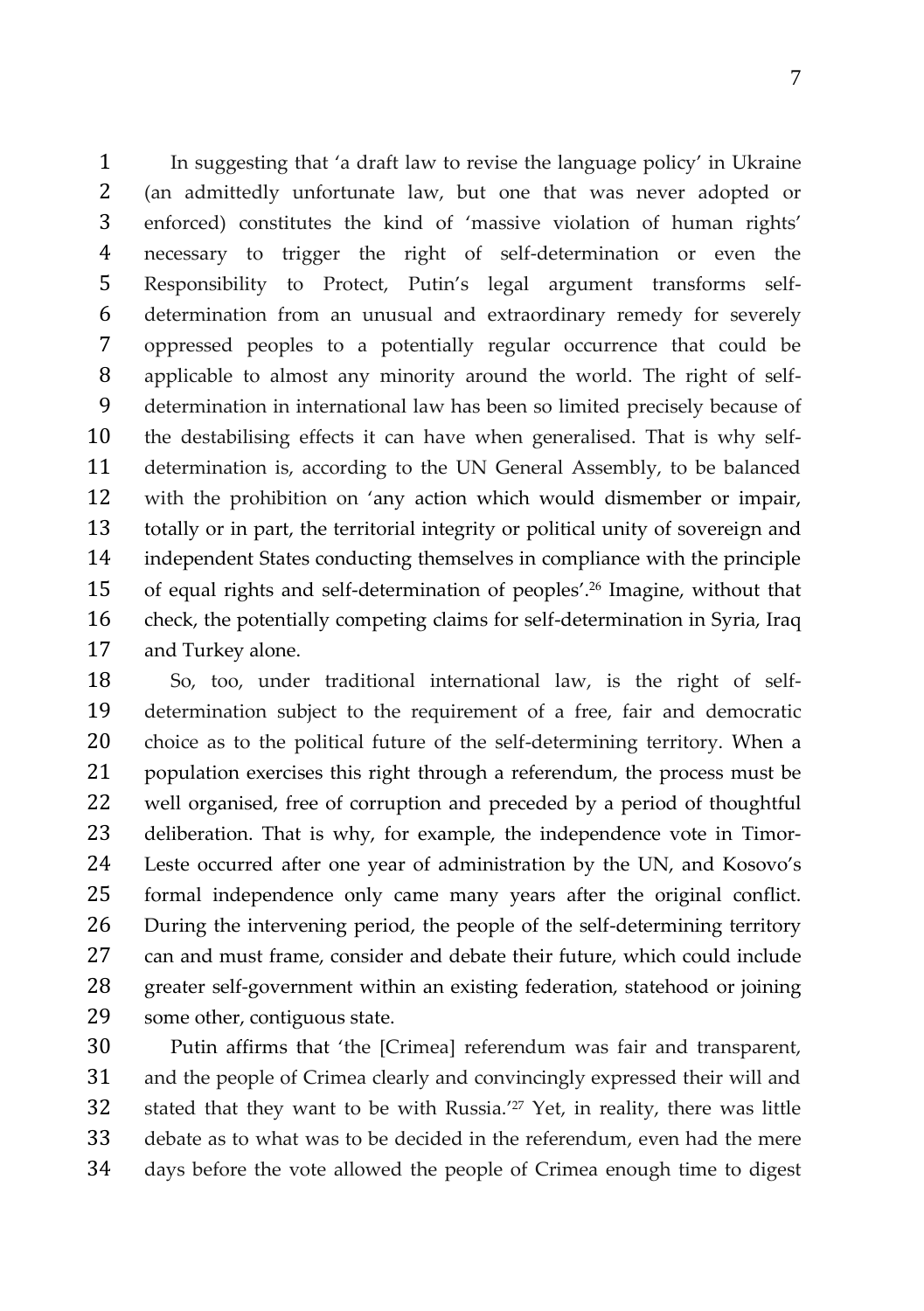that choice. The referendum simply asked voters to choose whether to reunify 'Crimea with Russia as a subject of the Russian Federation' or to restore 'the 1992 Crimea constitution and the status of Crimea as part of 4 Ukraine'.<sup>28</sup> The framing of such a choice is critical and, in this case, the ballot omitted other choices, including that of remaining part of Ukraine under the current constitutional structure, as well as the possibility of independent statehood. It is, in part, on these grounds that the UN General Assembly condemned the referendum as 'having no validity', and the Security Council would have passed a resolution consistent with this position, but 10 for a Russian veto.

 Again, Moscow has invoked the rhetoric of a valid right in international law – that of the Crimean people to choose their own future – but in the process has twisted and expanded that right. Putin admits that Russia has taken steps to 'create conditions so that the residents of Crimea for the first time in history were able to peacefully express their free will regarding their own future', but has done so in a way that actually deprived them the real 17 chance to deliberate and debate that future.<sup>30</sup> At least to the degree Russia assisted with (or perhaps forced) the speed of the referendum and the framing of the ballot, it again challenged the bedrock principle of non- intervention and the illegality of territorial acquisition through the use of force.

 Of course, from Putin's perspective, Russia's actions in Crimea are nearly indistinguishable from those of the US in Kosovo: 'a precedent our western colleagues created with their own hands in a very similar situation'. In his view, if a distinction can be drawn between the two cases, it rests on the fact 26 that in Crimea not a 'single shot [was] fired'.

 In many ways, Putin has joined a tradition of great-power interaction with international law: reinterpreting and redefining legal rules to serve 29 present interests.<sup>32</sup> Russia's international legal actions in Crimea are similar to those of the US throughout most of the past 70 years. America, too, has sought to expand the right of self-determination in Kosovo and, more recently, South Sudan. And Washington has been happy to exploit, and even expand, the lax standards of attribution in international law in places ranging from Nicaragua in the 1980s to Libya in 2011.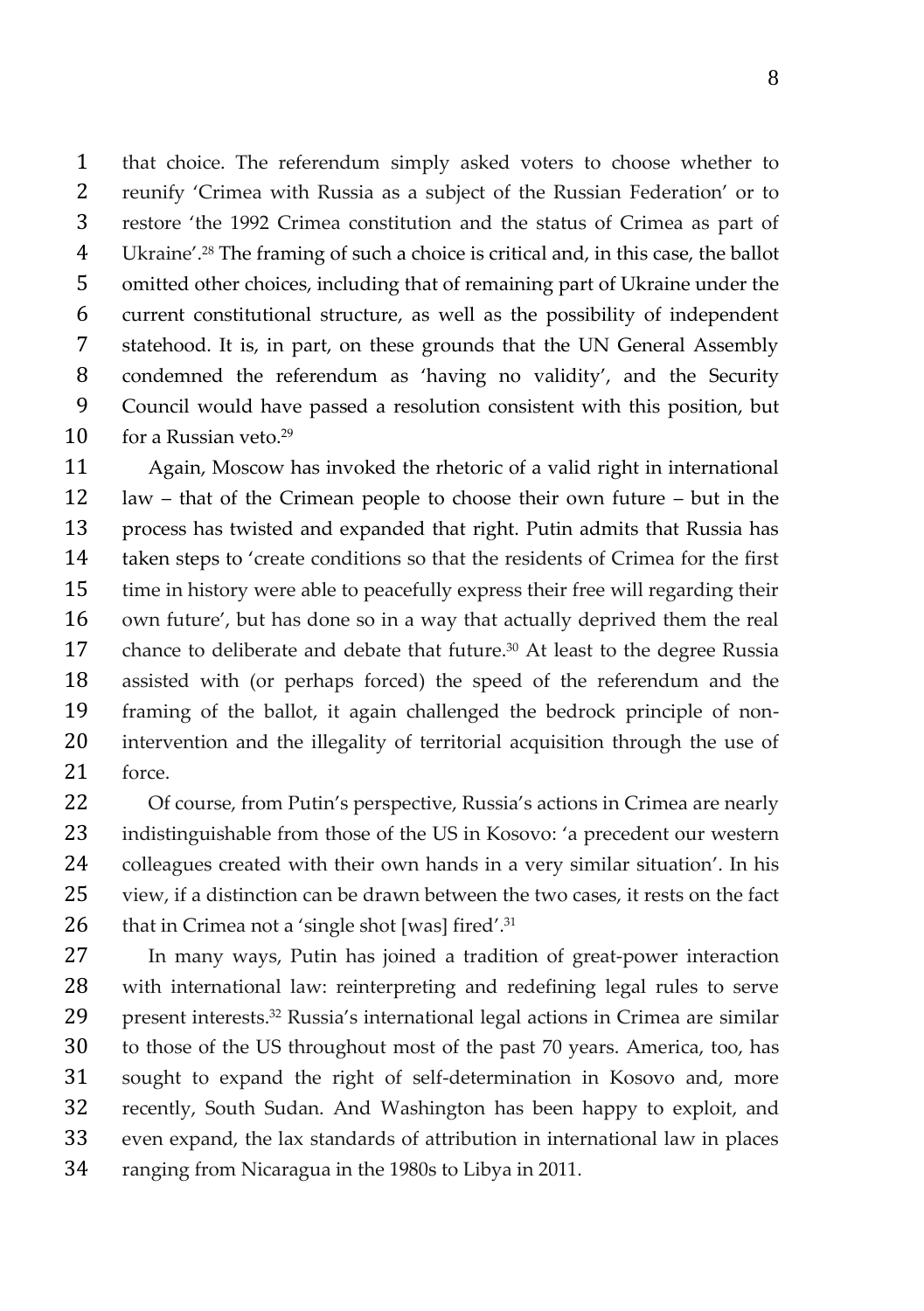Since the Kosovo conflict in 1999, however, the nature of the international legal system has fundamentally changed. In the past few years, it has quickly transitioned from a unipolar legal order into a multi- hub system. As part of this new structure, many more states can act as hubs, leading an international legal process or articulating legal norms that set precedents and attract followers. The US now confronts a legal system in which other states are asserting legal leadership and, at times, successfully contesting Washington's interpretation of legal rules. Beyond Russia's claims regarding Crimea's right of self-determination, China has sought to reinterpret the legal rules governing the scope of permissible military activity in a state's exclusive economic zone, and both India and Brazil have questioned standard interpretations of medical-patent protections under the 13 Agreement on Trade-Related Aspects of Intellectual Property Rights.<sup>33</sup>

 Putin's 18 March address should be read as more than a mere justification of Russia's annexation of Crimea. It is a renewed claim for the country's status as a hub of the emerging international legal order. Indicative of that leadership, Putin calls the US to task for its own past violations: 'they say we are violating norms of international law. Firstly, it's a good thing that they at least remember that there exists such a thing as 20 international law – better late than never.<sup>'34</sup> He also put forward this claim in a September 2013 article for the *New York Times*, writing to warn against US military action in Syria

 We need to use the United Nations Security Council and believe that preserving law and order in today's complex and turbulent world is one of the few ways to keep international relations from sliding into chaos. The law is still the law, and we must follow it whether we like it or not.<sup>35</sup>

 There is little, if anything, that the US or Europe can do to turn back the clock in Crimea. Russia has not only secured the territory as its own, it has also set a precedent of lasting significance, one that is all the more important in a legal order in which many states will vie for leadership and contest the interpretation and application of international legal rules. While there are key steps that can be taken to minimise the weight of that precedent, current US strategy has failed to recognise the very different dynamics of the multi-hub international legal system in which we are operating today. The US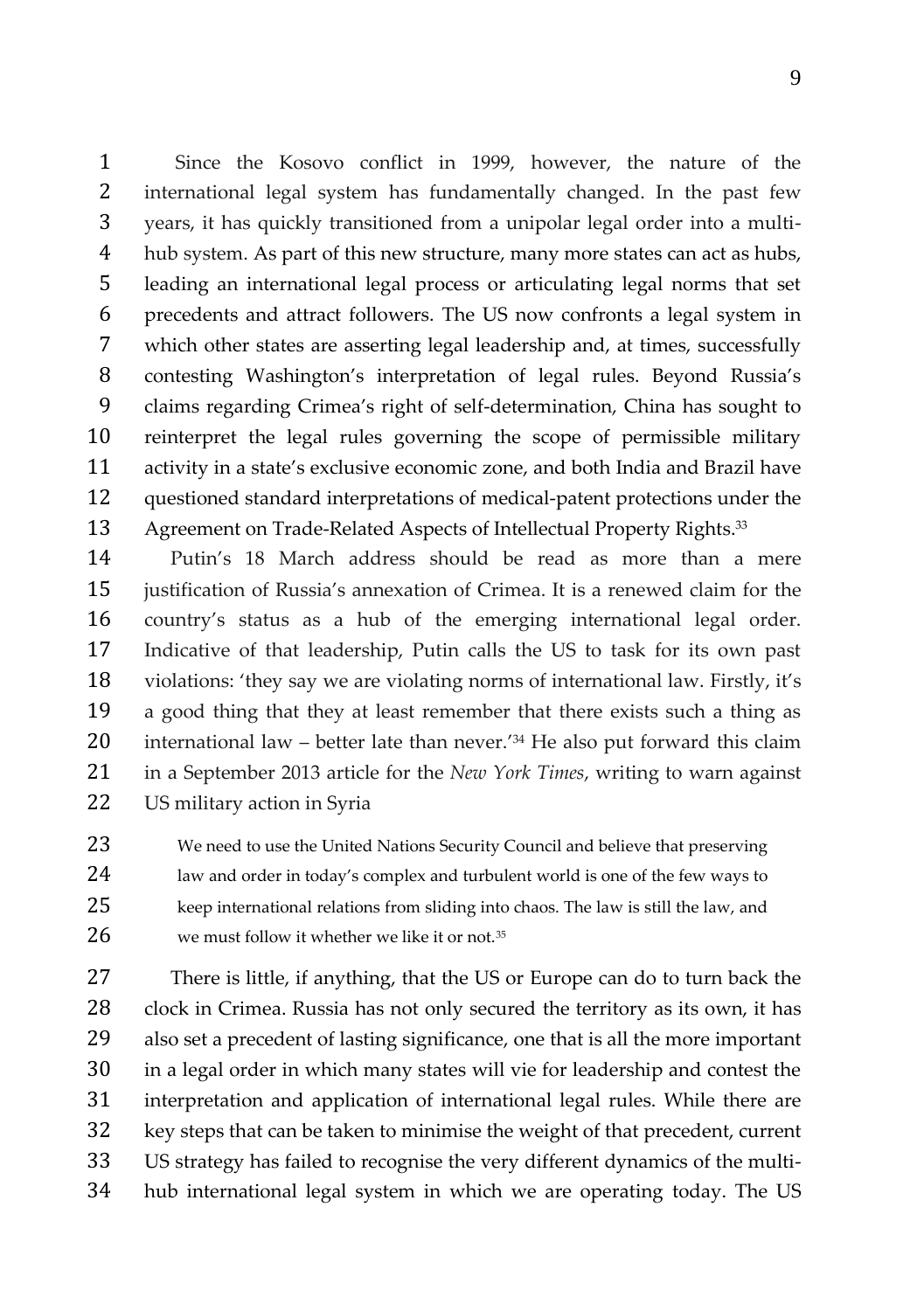response has largely been to claim that Russian actions violate international law and, jointly with Europe, impose sanctions on Russia. In US President Barack Obama's words shortly before to the March referendum, 'the proposed referendum on the future of Crimea would violate the Ukrainian constitution and violate international law … we are well beyond the days 6 when borders can be redrawn over the heads of democratic leaders.<sup>'36</sup>

 In so doing, the US has followed its traditional approach to international law, which worked reasonably well in an era of US and European legal hegemony: articulate and enforce your own preferred view of the rule in question. In the new multi-hub structure of the international legal system, however, the US view – even if legally correct – will not control outcomes in and of itself. Articulated unilaterally, it may even be counterproductive. There will be a number of states that support Russia's advocacy of a more lenient standard of intervention and a more readily available right of self- determination. These states may include some of the 11 UN members that voted against the General Assembly resolution condemning Russia's actions in Crimea, and, more importantly, some of the 58 that abstained and the 24 18 that were, perhaps intentionally, absent for the vote. To the degree that these states follow Russia's international legal leadership on this issue, the alternate norms on intervention and self-determination gain credence.

 Instead of merely asserting and enforcing their own view of the law, the 22 US and Europe must build a broad coalition of emerging and potential hub states in the international legal system that are willing to collectively reaffirm the traditional balance between self-determination and territorial integrity. The nature of today's multi-hub legal order is such that there are far more partners and potential partners available to the Washington and Brussels, with whom they can build a coalition of shared legal interest.

 Several key rising powers who, like Russia, now wield far greater influence in the international legal system, share the US interest in maintaining the traditional balance between self-determination and territorial integrity. Specifically, China has deep concerns about wider invocation of self-determination, precisely because the principle could be used by China's ethnic minorities (or even the Taiwanese) to claim independence. By reaffirming a narrow interpretation of self-determination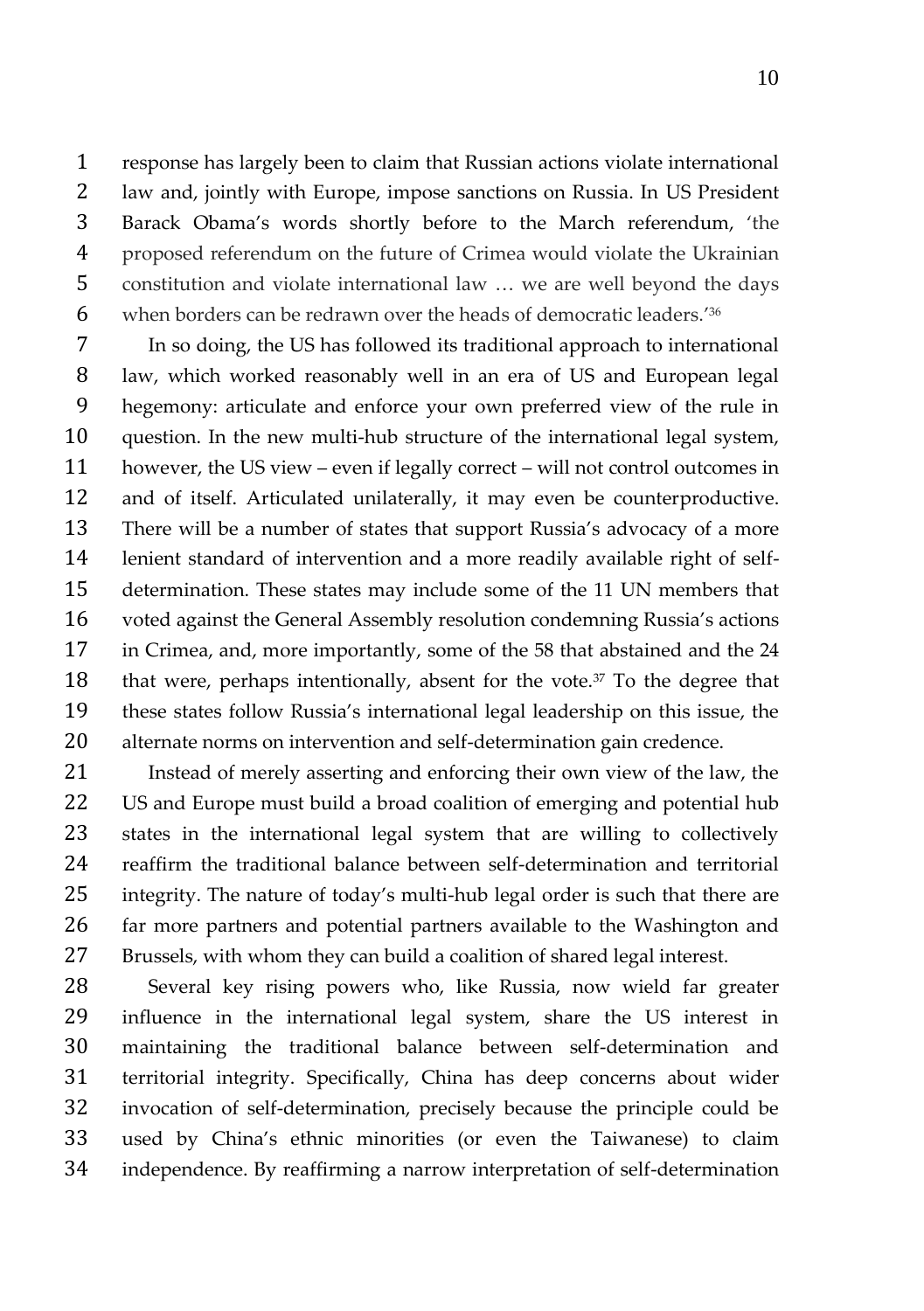as an exceptional remedy and emphasising the extraordinary nature of the oppression necessary to trigger it, the US may be able bring China fully on board. India too has significant worries about the acquisition of territory by force, given its long and oft-contested borders with both Pakistan and China. By reaffirming the illegality of territorial acquisition by force, the US may convince India too to join. Brazil, under presidents Luiz Inácio Lula da Silva and Dilma Rousseff, has emphasised the importance of the legitimacy of the international system, as well as an end to the bipolar era of the Cold War and the unipolar period of US dominance. If the objections to Russia's current action are framed in terms of the legitimacy of process and the emergence of a new multi-hub system, there is good reason to think that Brazil too could be brought on board.

 Notably, each of these states abstained in the General Assembly vote on Crimea and China abstained from voting on similar resolution (ultimately vetoed by Russia) in the Security Council. If the US and Europe are to successfully counteract the precedent Russia has set in Crimea, at least some of these other hub states must be persuaded to join a coalition of shared legal interest.

 Admittedly, the potential alignment of the hubs of the US, the EU, Brazil India and China may paper over real differences between them as to when, if ever, self-determination or intervention should be allowed. But, at a fundamental level, these hub states do and should share a common interest in the preservation of the balance between territorial integrity and self- determination that has kept the international system relatively stable for the past 70 years **[rephrase 'relatively stable'? There were a lot of invasions, massacres, genocides and, I think, changes to borders in those 70 years]**. But, to preserve that balance in light of Russia's actions in Crimea, the US and Europe must realise that they are operating in an international legal order very different to that of the past. It is an order in which many states have loud voices and lasting precedential impact. It is an order in which coalitions will shift and reform, but in which no single state can entirely control legal outcomes. And it requires a very different legal and political strategy.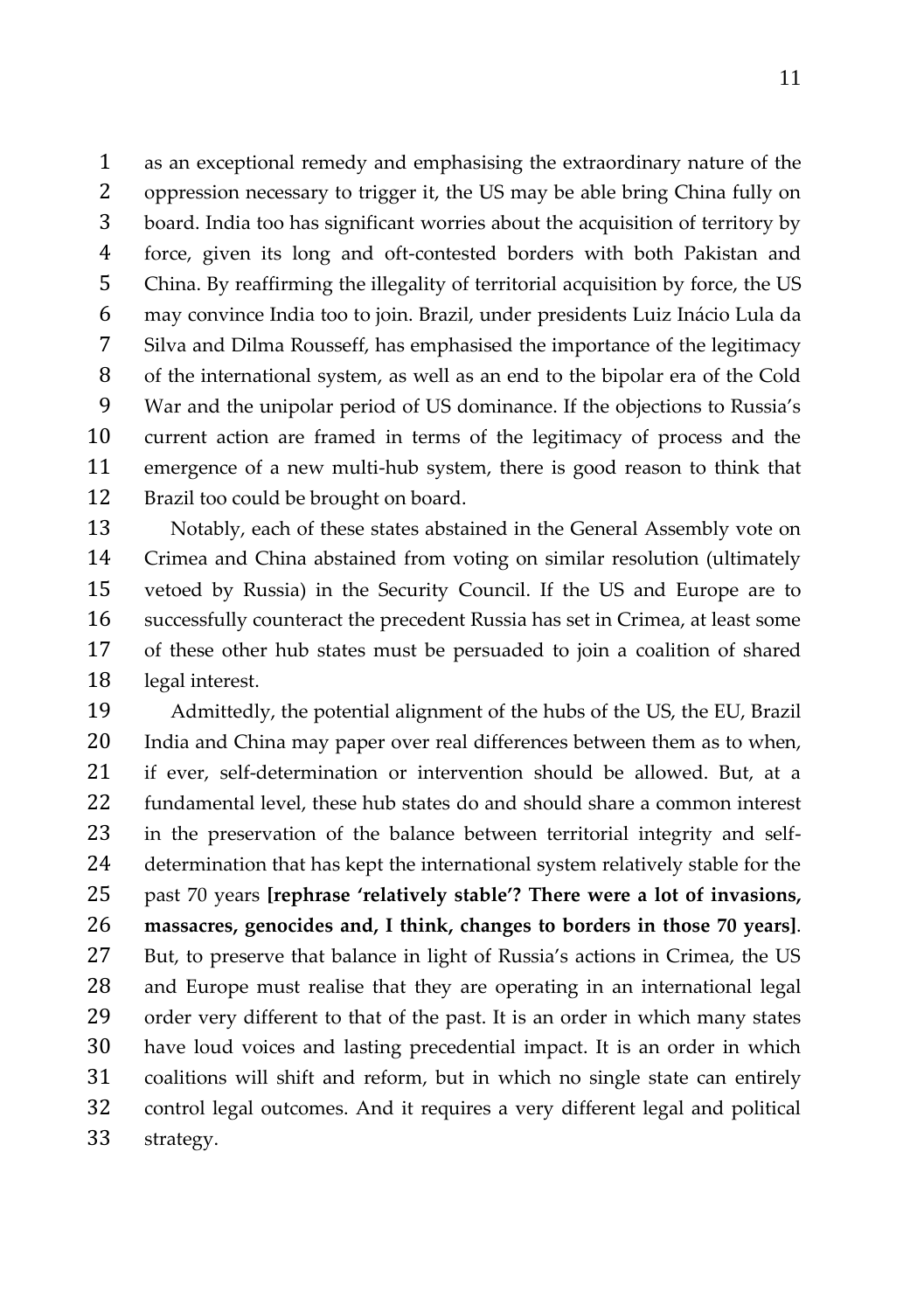In building this admittedly unusual coalition, the US and its potential partners would be well served to highlight three key legal issues, which would narrow the possibilities for future exploitation of the inherent tension between territorial integrity and self-determination.

 Firstly, such a coalition must reaffirm that, while the right of self- determination exists, it is only triggered by clear and compelling evidence of systematic oppression. It is that legacy of oppression, of ethnic-cleansing and of crimes against humanity that most clearly separates Crimea from Kosovo, South Sudan and Timor-Leste. It is the weakest link in Putin's legal argument. Of course, not all the potential members of such a coalition will want to recognise a right of self-determination, even in the wake of such oppression. But, by striking the right balance and reaffirming self- determination as an exceptional last resort, the US and Europe have the chance to stand firm for both human rights and for the stability of the international system, ideally shaping the development of international law in the process.

 Secondly, the principle of self-determination must be modified so that a state that assists a population exercising the right of self-determination is expressly prohibited from subsequently annexing that population's territory. While the right of self-determination usually implies that the oppressed population may choose any governmental structure it wishes, including accession to that of an adjacent state, that rule must be altered to exclude the possibility of annexation by an intervening state. In context, such a prohibition would have precluded Timor-Leste from choosing to join Australia, but would not have blocked the right of self-determination itself. It would have forbidden Russia from taking Crimea through legal and political sleight of hand. It would ensure that states seeking to help oppressed populations exercise self-determination have clean hands and honest motives.

 Thirdly, this admittedly unlikely coalition may be able to spur the evolution of the standards of attribution in international law that allowed Russia to deny responsibility for the actions of the unidentified militias in Crimea. The current leniency stems from the 1984 International Court of Justice standard that required a state to have 'effective control' – a very high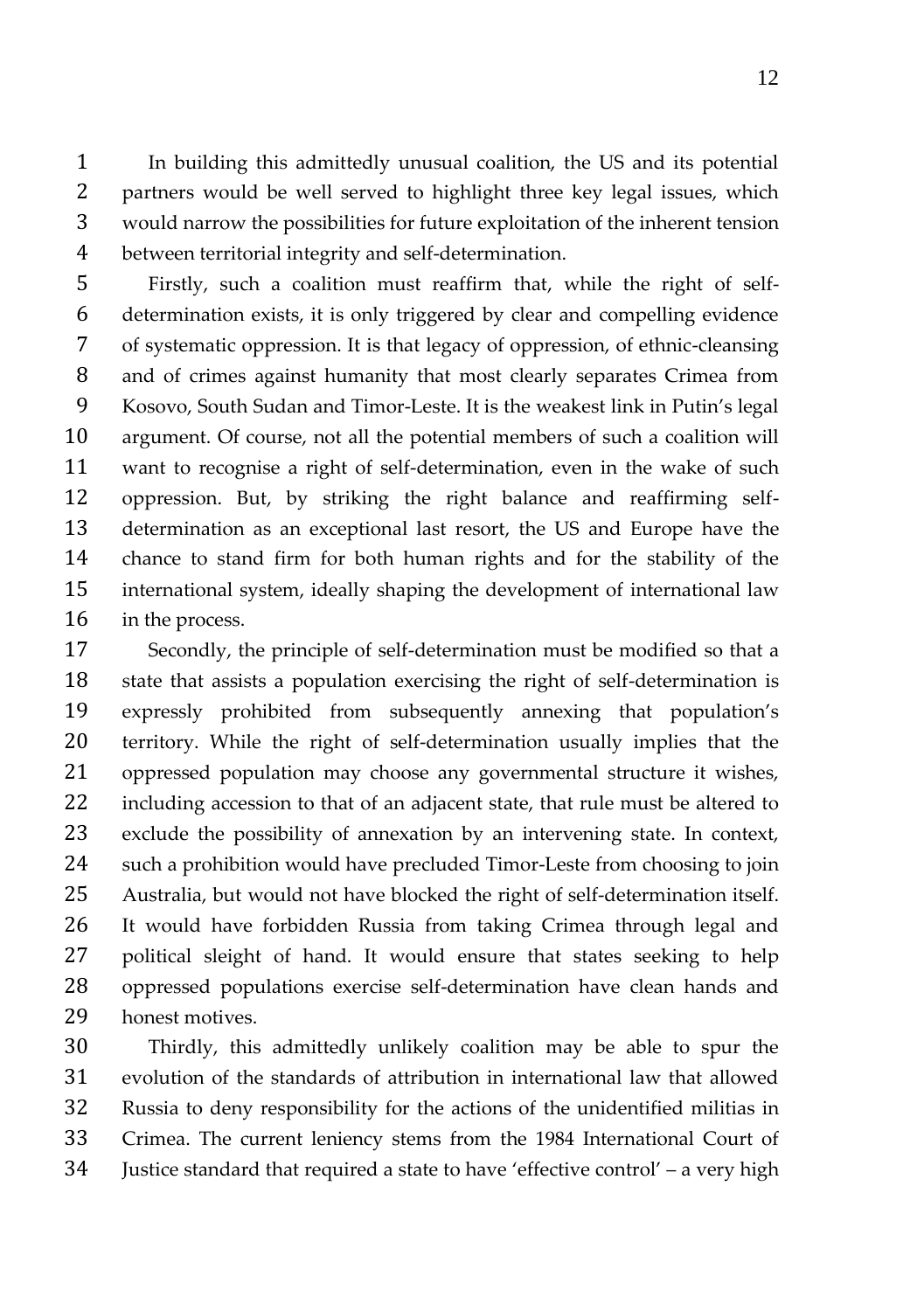threshold – of non-state actors in order for that state to incur legal responsibility. Over the years, some have suggested stricter standards that would more readily hold states liable for actions they provoke or assist, but no consensus view has emerged. In a world of far more diffuse power, in which many states are able to catalyse non-state actors abroad, a new political consensus around a stricter standard of attribution may be possible. Such a standard was suggested by the International Criminal Tribunal for the Former Yugoslavia in the 1999 trial of Dusko Tadic, which looked not to 'effective control', but instead to 'overall control'. Far more than a semantic difference, under the overall-control standard, 'participation in the general direction, coordination, and supervision' of a militia or other non-state actor 12 would therefore be sufficient to make the sending state responsible.<sup>38</sup> In other words, Russia would, most probably, be responsible for the actions of many of the militias or unidentified soldiers in Crimea.

 Admittedly, it may not always be in the immediate interests of the US to have an international legal system in which the right of intervention is exceptionally narrow, self-determination is a truly exceptional remedy and governments can be more readily held responsible for the actions of non- state actors. In such a system, it would be more legally difficult for the US to intervene elsewhere, and perhaps harder for truly oppressed populations to achieve self-determination. But that may be a necessary cost of operating in a multi-hub international legal system. When the US was able to both make and interpret international law, broad exceptions to legal rules were beneficial. In a multi-hub world, in which other states' interpretations of the law may determine outcomes, those same broad exceptions may become dangerous, both to Washington and to the stability of the international system itself.

 In determining the precedent that will be followed from events in Crimea, the US has a choice. Within the emergent multi-hub international legal system, Washington can continue to embrace international legal exceptionalism, recognising that in the future those exceptions will be open to exploitation by other states, including those well beyond Russia. Or it can seek to build coalitions that, at least in this case, narrow exceptions and reaffirm the principles of the modern international order. In many ways,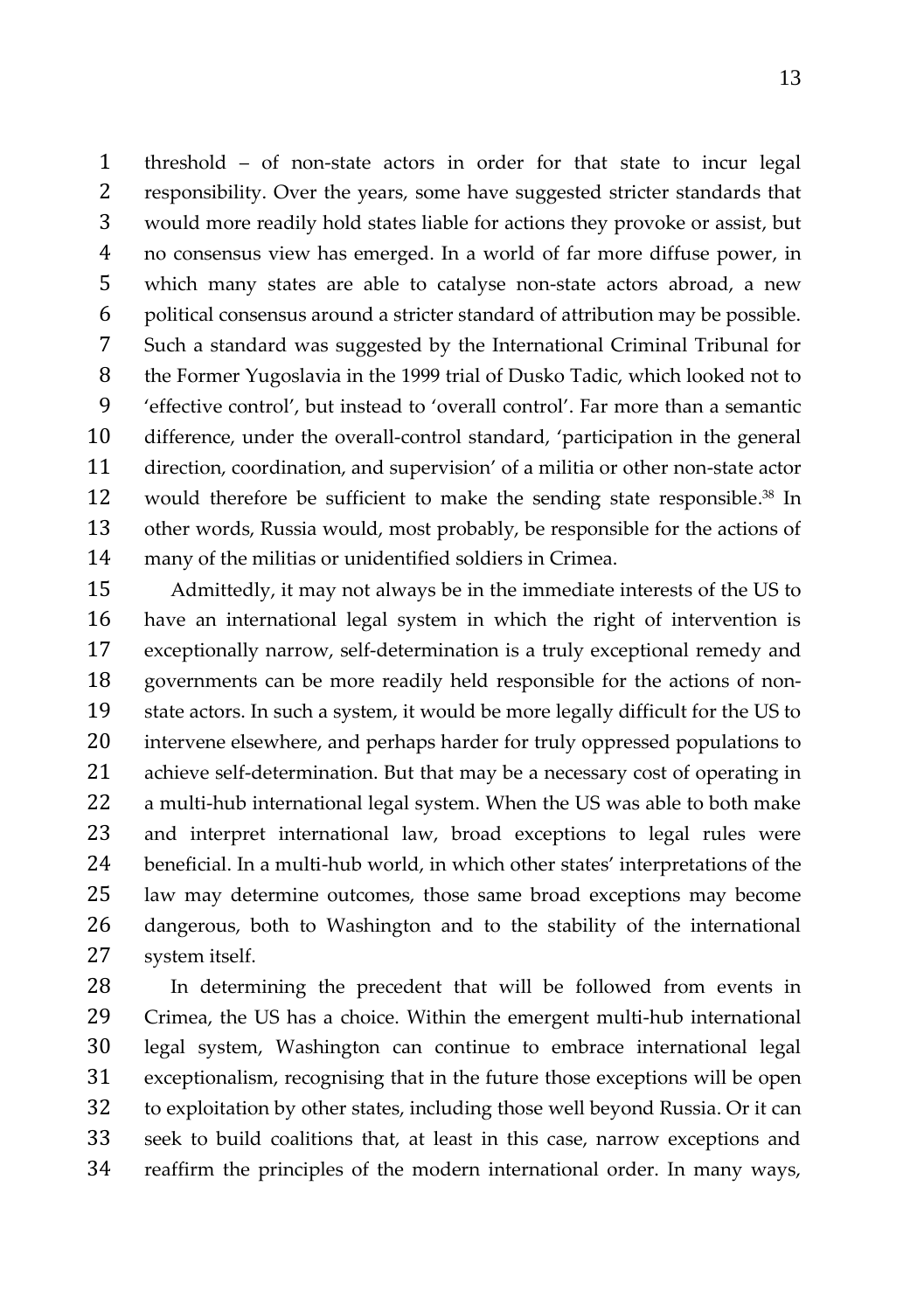Putin's embrace of international law provides the US with an opportunity to respond in kind, using the Crimea crisis to build a very different kind of legal and political coalition, one that is far more effective in a multi-hub international legal order.

5

6 **William W. Burke-White** is Richard Perry Professor and Inaugural Director, Perry World House, 7 University of Pennsylvania.

### 8 **Notes**  $\overline{a}$

- <sup>1</sup> For this classic critique of international law, see Hans J. Morgenthau, 'Positivism, Functionalism, and International Law', *American Journal of International Law*, vol. 34, no. 2, April 1940.
- <sup>2</sup> See Jim O'Neill, *The Growth Map: Economic Opportunity in the BRICs and Beyond* (London: Portfolio Penguin, 2011); Daniel W. Drezner, 'The New New World Order', *Foreign Affairs*, vol. 86, no. 2, March–April 2007; Fareed Zakaria, *The Post-American World: Release 2.0* (New York: W.W. Norton & Company, 2011); John B. Bellinger III, 'Reflections on Transatlantic Approaches to International Law', *Duke Journal of Comparative & International Law*, vol. 17, no. 2, Spring 2007; Daniel Bethlehem, 'Remarks by Daniel Bethlehem', in American Society of International Law, *Proceedings of the Annual Meeting*, vol. 103.
- <sup>3</sup> For a discussion of this, see William W. Burke-White, 'Power Shifts in International Law: Structural Realignment and Substantive Pluralism', *Harvard International Law Journal*, forthcoming in 2014.
- <sup>4</sup> For a broader description of that order that sounds similar themes, see G. John Ikenberry, 'Illusions of Empire: Defining the New American Order', *Foreign Affairs*, vol. 83, no. 2, March–April 2004.
- <sup>5</sup> UN General Assembly, 'Resolution Adopted by the General Assembly: 2734 (XXV). Declaration on the Strengthening of International Security', 16 December 1970, http://www.un-documents.net/a25r2734.htm.
- <sup>6</sup> UN, 'Charter of the United Nations', Article 2(4), http://www.un.org/en/documents/charter/.
- <sup>7</sup> UN General Assembly, 'Resolution Adopted by the General Assembly'.
- <sup>8</sup> UN, 'Charter of the United Nations', Article 1(2).
- <sup>9</sup> Kremlin, 'Address by President of the Russian Federation', 18 March 2014, http://eng.kremlin.ru/news/6889.
- <sup>10</sup> International Court of Justice, 'Military and Paramilitary Activities in and against Nicaragua (Nicaragua v. United States of America)', 27 June 1986, Paragraph 116, http://www.icj-cij.org/docket/files/70/6503.pdf.
- <sup>11</sup> *Ibid*., Paragraph 115.
- <sup>12</sup> Kremlin, 'Address by President of the Russian Federation'.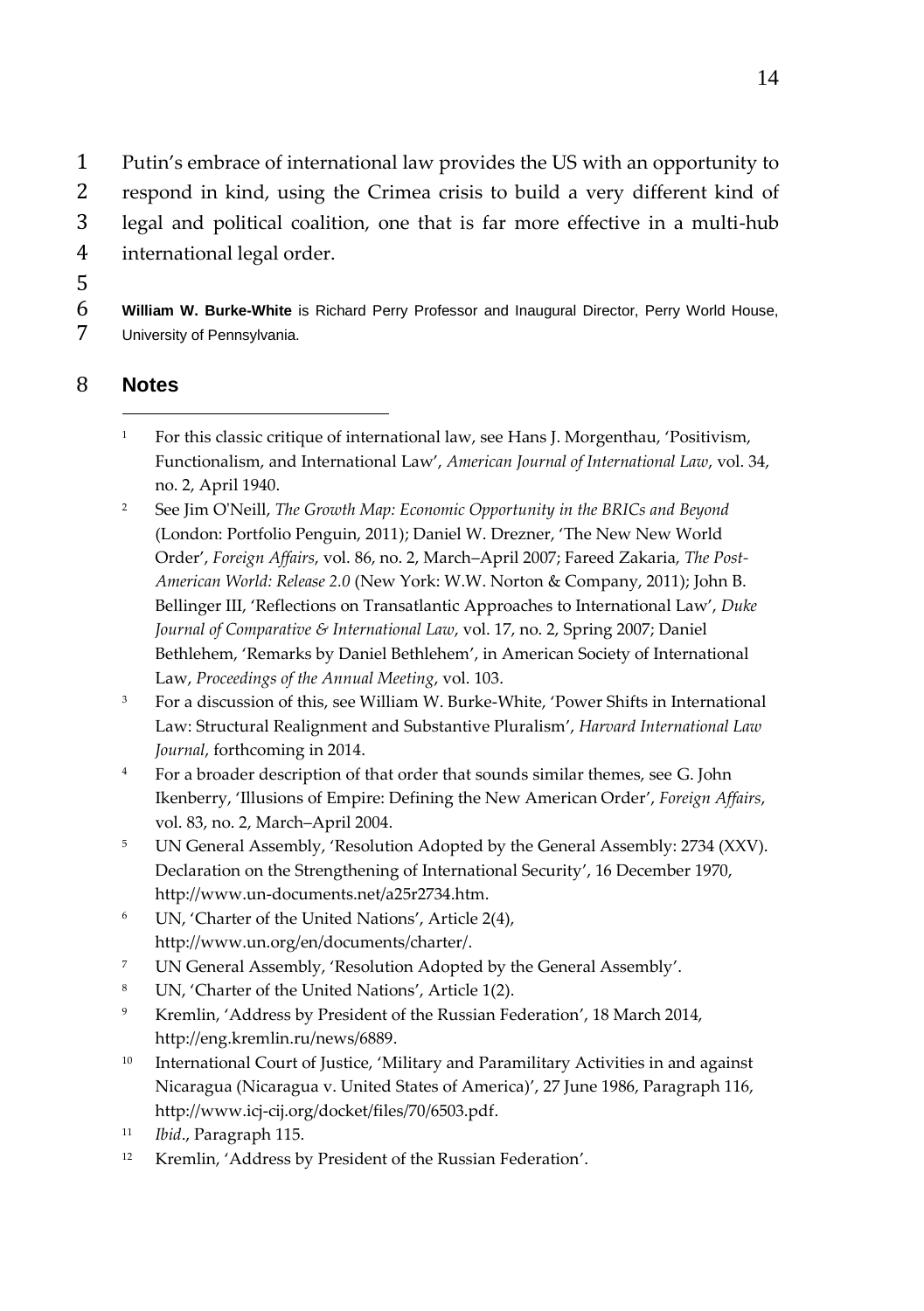- <sup>13</sup> Article 61(2) of the Constitution of the Russian Federation states that 'the Russian Federation shall guarantee its citizens defense and patronage outside its borders.'
- <sup>14</sup> Michael Akehurst, 'The Use of Force to Protect Nationals Abroad', *International Relations*, April 1977, vol. 5, no. 5; David J. Gordon, 'Use of Force for the Protection of Nationals Abroad: The Entebbe Incident Note', *Case Western Journal of International Law*, vol. 9, 1977 (noting the 'restrictionist' view of Article 51).
- <sup>15</sup> UN, 'Letter Dated 11 August 2008 from the Permanent Representative of the Russian Federation to the United Nations Addressed to the President of the Security Council', 11 August 2008, http://www.securitycouncilreport.org/atf/cf/%7B65BFCF9B-6D27-4E9C-8CD3-

CF6E4FF96FF9%7D/Georgia%20S%202008%20545.pdf.

- <sup>16</sup> See 'Russian Federal Law on the State Policy in Regard to the Fellow Citizens Residing Abroad', 1999, available at http://www.loc.gov/law/help/russian-georgiawar.php#t41. This provides that 'if a foreign state violates recognized norms of international law and human rights in regard to Russian expatriates, the Russian Federation shall undertake efforts authorized by international law to defend their interests'. The chief justice of the Russian Constitutional Court also justified the intervention on these terms in an August 2008 article in *Rossiyskaya Gazeta*. Valery Zorkin, 'Peace Enforcement and Human Rights', *Rossiyskaya Gazeta*, 13 August 2008, http://www.rg.ru/2008/08/13/zorkin.html.
- <sup>17</sup> See Gordon B. Smith, 'Russian Exceptionalism? Putin's Assertion of Sovereignty at Home and Abroad', paper presented to the conference 'Sovereignty and the New Executive Authority', University of Pennsylvania Law School, Philadelphia, PA, 19– 20 April 2013, https://www.law.upenn.edu/live/files/1882-gordon-smith-russianexceptionalismpdf. Moscow has made systematic efforts to provide Russian citizenship to ethnic Russians in various post-Soviet states, with a view to creating the possibility of such a right of intervention. See Igor Zevelev, 'Russia's Policy Toward Compatriots in the Former Soviet Union', *Russia in Global Affairs*, no. 1, March 2008, http://eng.globalaffairs.ru/number/n\_10351.
- <sup>18</sup> Kremlin, 'Address by President of the Russian Federation'.
- <sup>19</sup> *Ibid*.

 $\overline{a}$ 

- <sup>20</sup> Supreme Court of Canada, 'Reference re Secession of Quebec', 20 August 1998, http://scc-csc.lexum.com/scc-csc/scc-csc/en/item/1643/index.do.
- <sup>21</sup> Kremlin, 'Address by President of the Russian Federation'.
- <sup>22</sup> *Ibid*.
- <sup>23</sup> *Ibid*.
- <sup>24</sup> Supreme Court of Canada, 'Reference re Secession of Quebec'.
- <sup>25</sup> *Ibid*.
- <sup>26</sup> UN, 'Resolution adopted by the General Assembly 2734 (XXV). Declaration on the Strengthening of International Security', 16 December 1970, http://www.undocuments.net/a25r2734.htm.
- <sup>27</sup> Kremlin, 'Address by President of the Russian Federation'.